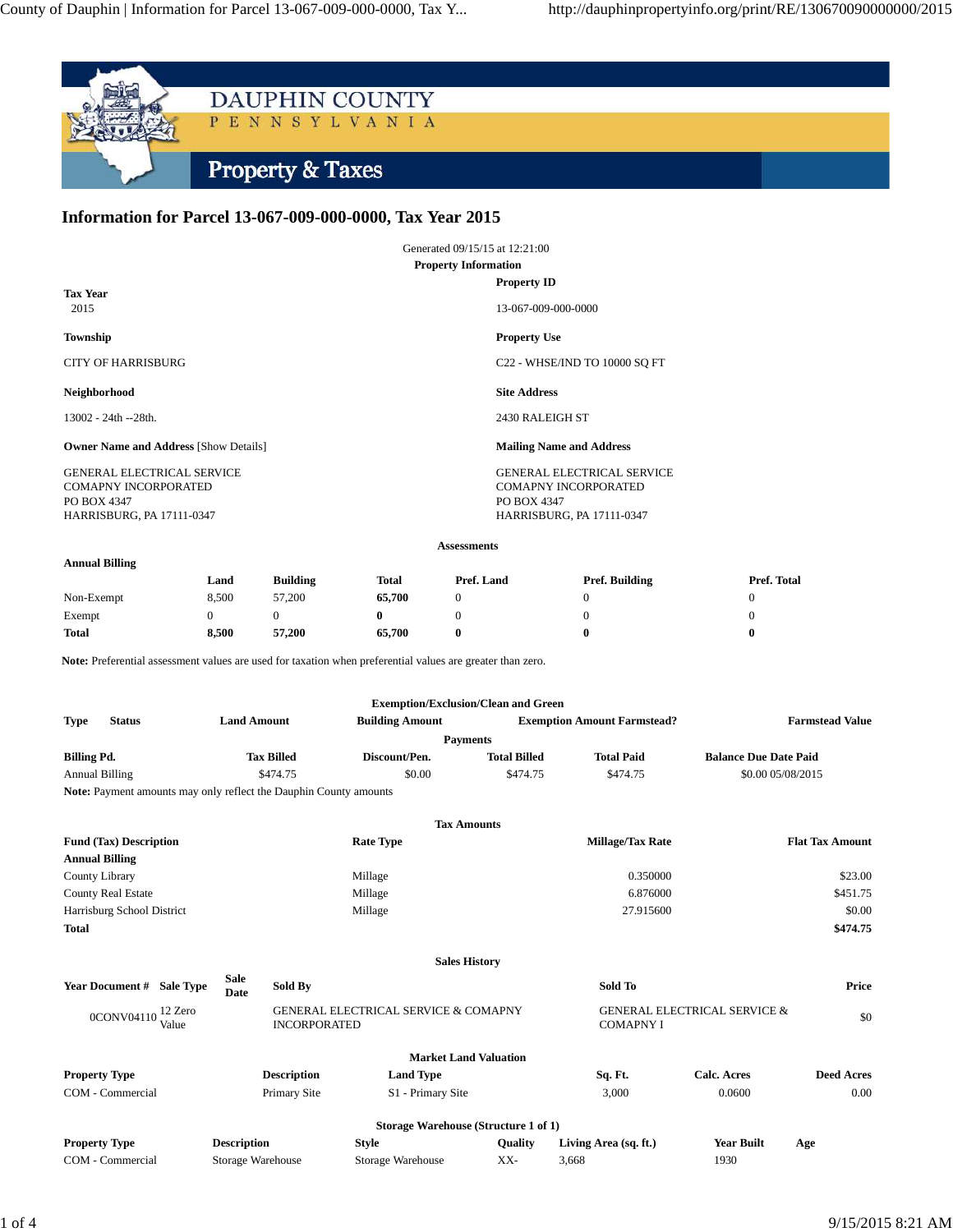## **Storage Warehouse (Structure 1 of 1)**

| <b>Section 1</b>                          |                            |         |
|-------------------------------------------|----------------------------|---------|
| <b>Basement HVAC</b>                      | 448.00 Basement Sprinklers | 0.00    |
| <b>Unfinished Basement</b>                | 448.00 Storage Warehouse   | 100.00  |
| <b>Base Cost</b>                          | 2772.00 Concrete Block     | 2772.00 |
| Ventilation                               | 2772.00 One Story Brick    | 448.00  |
| One Story Concrete Block                  | 448.00 Physical            | 55.00   |
| <b>Section 2</b>                          |                            |         |
| Storage Warehouse                         | 100.00 Base Cost           | 896.00  |
| Brick, Solid                              | 896.00 Ventilation         | 896.00  |
| Physical                                  | 55.00                      |         |
|                                           |                            |         |
| <b>Delinquent Taxes</b>                   |                            |         |
| No delinquent tax information to display. |                            |         |
|                                           |                            |         |

### **Related Names**

**Images**

**Name** Status **Relationship** Status GENERAL ELECTRICAL SERVICE **A CULL A CULL A CULL A CULL A CULL A CULL A** Parcel Owner Current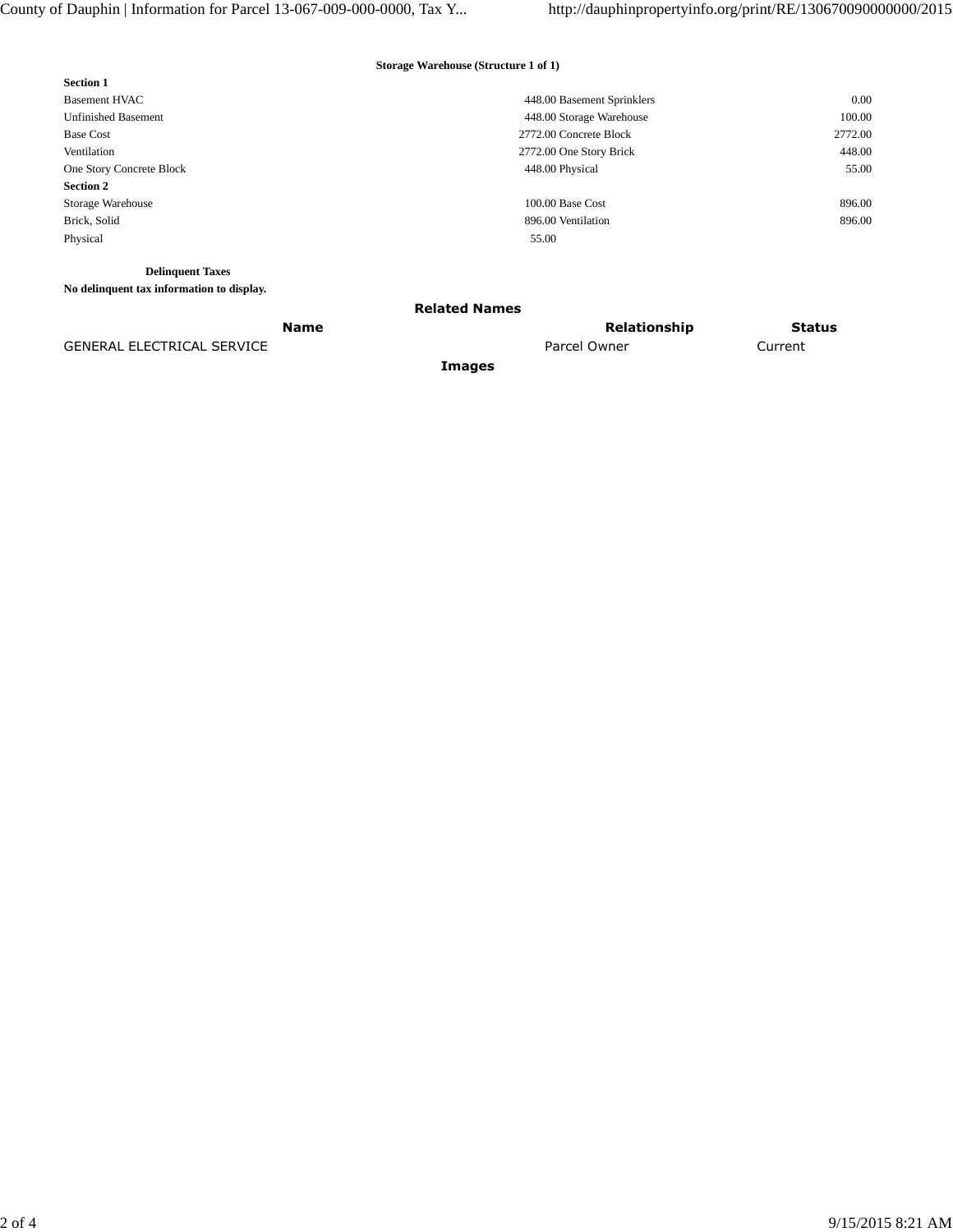